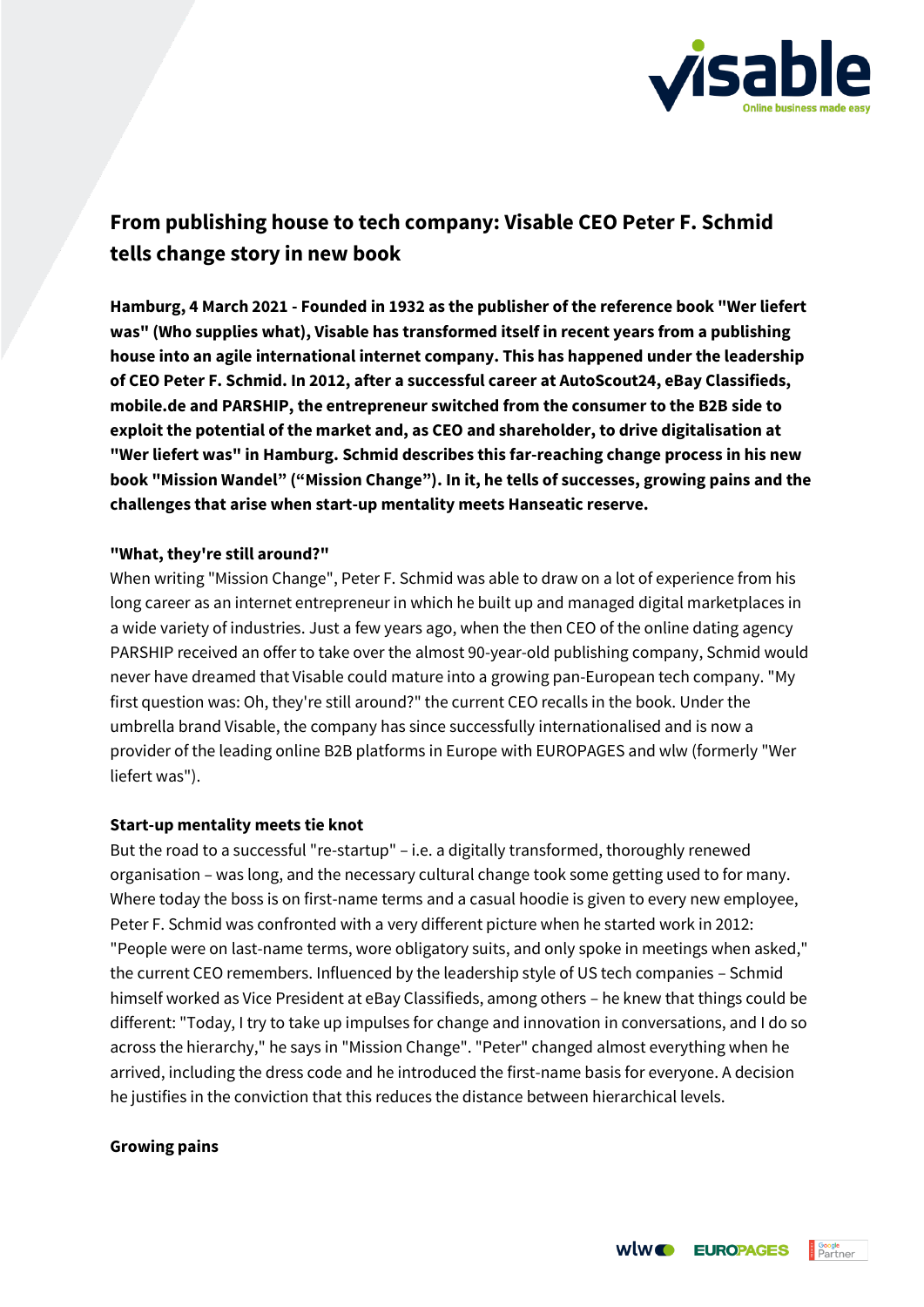

These and more far-reaching changes were not only met with enthusiasm. Numerous resignations of staff who were not comfortable with the new culture followed. Even newly acquired expertise, which was necessary to shape Wer liefert Was into an internationally competitive tech company, was initially perceived as a threat. Schmid's insight from this time: "If you want to further develop existing teams and bring in a fresh dynamic, you need a critical mass of employees willing to change." Today, this critical mass has been reached. The company has grown continuously, not only in terms of personnel: in 2020, the "re-startup" recorded a record turnover of almost 60 million euros – despite Corona.

## **"B2B in Europe starts with us"**

One of the reasons for this growth is also the successful internationalisation, which was a decisive step in realising Schmid's vision: "I wanted to build a European internet champion on whose platforms all SMEs in Europe could present themselves, and which would become the most important source of new, global customers for the SME industry in Europe." The mission statement: "B2B in Europe starts with us". Schmid shows in his book that apparently trivial aspects can become stumbling blocks: "Documents, presentations and the company meeting were switched to English. A supposedly simple step, but due to a lack of language skills it often led to information being lost on all sides and to misunderstandings. Today, Visable succeeds in creating synergies between locations in Paris, Hamburg, Berlin and Münster without any language barrier. The staff speaks over 20 languages and the two proprietary platforms are visited by buyers from over 200 countries. Schmid describes the way there in "Mission Change".

# **Personal wealth of experience makes "Mission Change" special**

A central motivation for Peter F. Schmid to write this book was to motivate other entrepreneurs to push ahead and consistently pursue important changes - despite all the challenges. "A number of companies have already managed the generational change. But many SMEs still have it ahead of them. My descriptions of change from a personal perspective are intended to encourage people to get through phases of apparent stagnation, static-inert periods of organisational reform as well as real setbacks - without losing the fun in the process," Schmid emphasises.

"Mission Change" is available from Springer Gabler Verlag.